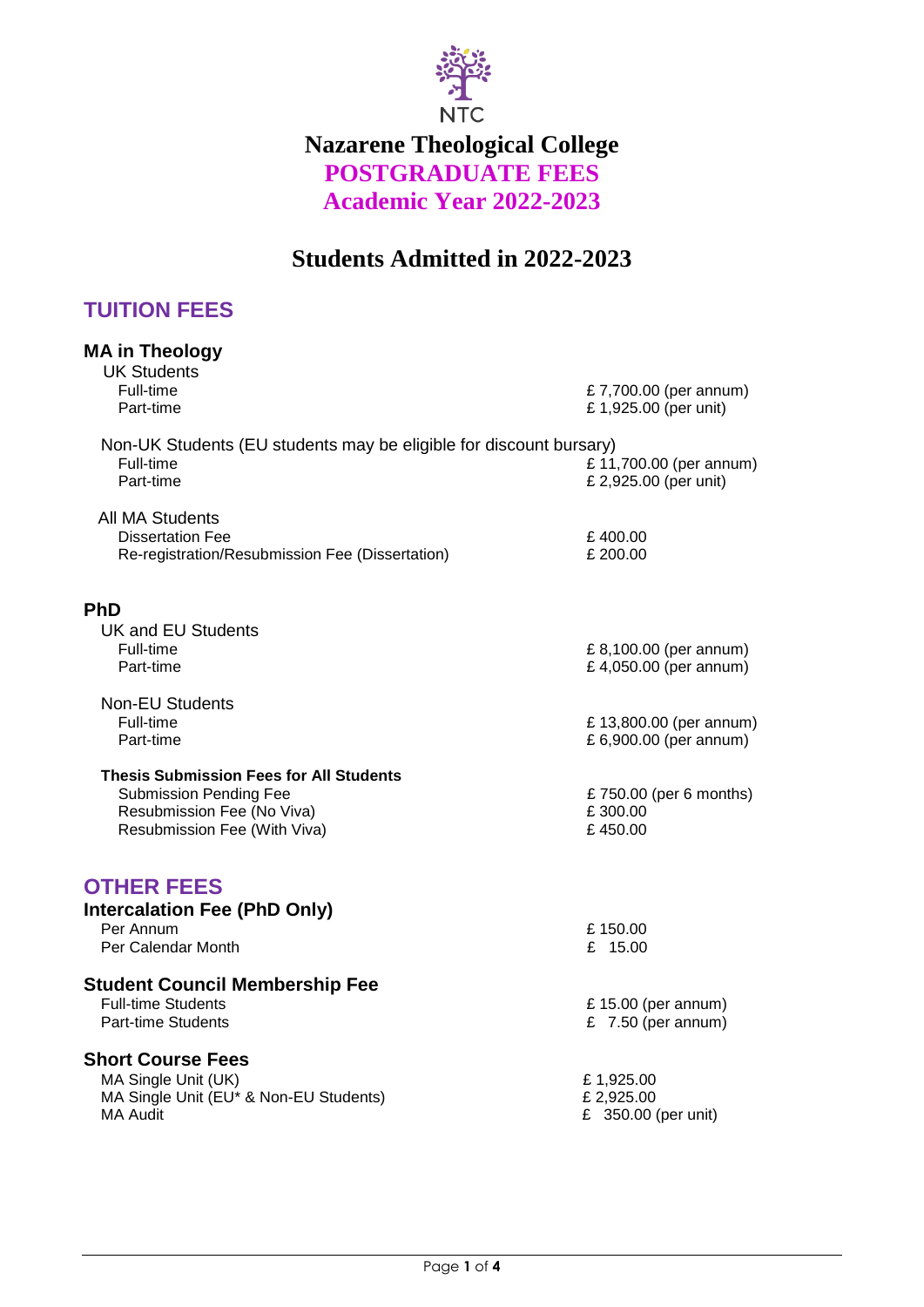

# **TERMS & CONDITIONS**

This fee sheet is not complete without the attached 'Terms and Conditions.'

# **TERMS AND CONDITIONS OF PAYMENT OF FEES**

# **FOR POSTGRADUATE STUDENTS**

### **A. TUITION FEES**

#### **A1. Students Funded by Student Finance**

- 1. At Registration students must provide documentary evidence of being a registered applicant for financial assistance from a Student Loan Company and set up a payment plan.
- 2. Students who
	- 2.1 have applied but not yet received confirmation of their Student Support Number; or
	- 2.2 are planning to apply for a student loan,

will be required to arrange a date with the Finance Office to report their application results.

### **A2. Self-financing Full-time and Part-time Students**

#### A2.1 Full-time MA Students

- 3. If the total tuition fees have not been paid during the first semester, full-time MA students will be required to pay a minimum of one third (1/3) of their tuition fee for the academic year after deduction of any bursary or scholarship awarded.
	- 3.1 A further payment of a third (1/3) is payable at the commencement of the second semester. In addition to the two payments of one third (1/3) of tuition fees, the student is to provide a schedule of agreed payments to reduce the balance over the course of the second semester.
	- 3.2 The final payment is payable in the dissertation submission period.
- A2.2 Part-Time MA Students
- 4. Students taking a unit over a semester must pay for their unit within the semester in which it is taken (after any bursary or scholarship has been deducted).
- 5. Part-time students attending Postgraduate Intensive study units are required to pay a deposit of 20% of the course unit fee prior to the release of the intensive course materials (the date will be advertised for each intensive period).
	- 5.1 This deposit can be refunded up to the end of the MA intensive Registration Revision Period (1 month from the release of the intensive course materials).
	- 5.2 Students who withdraw from an MA intensive unit after that date will not be eligible for a deposit refund. All part-time

students are required to pay the remainder of the course unit fees before the second day of the intensive course starts.

6. Failure to comply with above will result in a student being ineligible for re-registration in the following academic year.

### A2.3 Full-time PhD Students

- 7. Where Registration takes place at the commencement of the Academic Year, fulltime PhD students will be required to pay a minimum of one third (1/3) of their tuition fee for the academic year after deduction of any bursary or scholarship awarded.
- 8. If the total tuition fees have not been paid during the first semester, a further payment of a third (1/3) is payable at the commencement of the second semester. In addition to the two payments of one third (1/3) of tuition fees, the student is to provide a schedule of agreed payments to reduce the balance over the course of the second semester.
- A2.4 Part-time PhD Students
- 9. Part-time students must pay for their tuition fee within their year of study over a maximum of ten monthly payments.
- 10. Failure to comply with this will result in a student being ineligible for re-registration in the following year.
- A2.5 All PhD Students
- 11. The Submission Pending fee is applied following the period of supervision, and also should the period of revision following examination extend into a new registration period.

#### **B. OTHER FEES**

- 12. All fees are payable in full prior to, or at, Registration. Students who are unable to pay in full at Registration must make a payment plan with the Finance Office.
- 13. The MA Dissertation fee for full-time students will be charged at the point of their initial registration. Part-time students will be charged at the point of their registration for the MA dissertation.
	- 13.1If the dissertation extends to a second year, a Re-registration fee will be payable. 13.2If the student needs to resubmit the thesis, a Resubmission fee will be payable.
- 14. Students who register for short courses are required to pay the full amount prior to the course's start.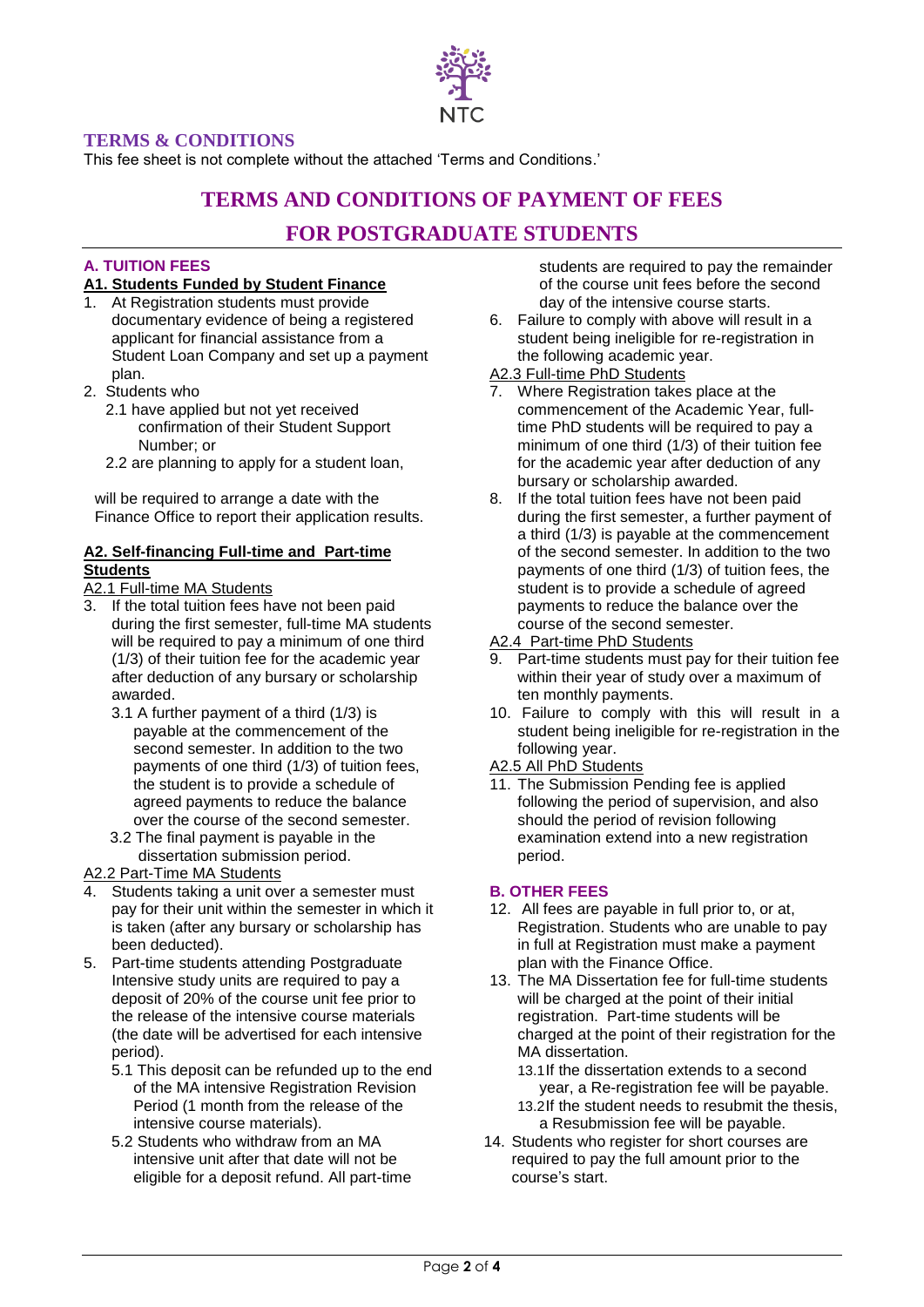

## **C. MISCELLANEOUS FEES**

- 15. Academic Transcript Request one free copy upon graduation from a programme of study, subsequent copies £10 each.
- 16. Application for Extension fee: £20 per course unit (waived for applications on the grounds of health or assessed learning needs).
- 17. Late Registration fee: Students must register during the days and times set by the Academic Office at the start of each new semester. Please see the College calendar on the website. Failure to do so will result in a £25 fee for late registration.
- 18. Any costs incurred relating to the authorisation of student loans are students' responsibilities, i.e. couriering the cheque to the student for signature endorsement, etc.
- 19. Any international bank transfer: students are responsible for paying all the bank charge fees and any exchange variance.

#### **D. ADDITIONAL FINANCIAL REGULATIONS**

- 20. If a student cannot meet the deadlines for the payment of their fees they must contact the Finance Office immediately. Where appropriate, alternative payment arrangements will be discussed and agreed.
- 21. Overdue payments: If the required amount of the fees is not paid on the agreed payment date, a late payment charge of £25 will be added to the student's account and the student will be advised by email sent to their College email address.
- 22. No payment: Where a payment of any fees remains outstanding beyond the agreed due date, the student will be sent an email to notify them of the consequences with respect to their course of study.
- 23. No student will normally be allowed to reregister for an academic year with any outstanding fees owed.
- 24. Graduands who owe any tuition fees to the College will not be allowed to graduate until these fees are cleared in full.
- 25. Graduands who have any fees outstanding will not be forwarded to the Academic Board and therefore will not receive a copy of their transcript.
- 26. Interruption:
	- 26.1 Postgraduate Research degrees (e.g. PhD) – Students who successfully apply for an interruption will be charged an Intercalation fee, either as an annual fee, or a monthly fee, depending on the length of interruption.
	- 26.2 Postgraduate Taught degrees (e.g. MA) – Students who take an interruption from studies mid-way through a semester will be liable for course unit fees for the

current semester. No further fees will be charged until the student returns to study.

27. Withdrawals and refund:

## **D1. Tier 4 visa International Students**

- 27.1 Students who are still in their country of origin, if they have paid tuition fees in advance but are refused visa entry clearance, can apply for a refund of tuition fees by returning their original letter of admission and submitting a copy of their immigration refusal letter. These students will be eligible for a full refund of tuition fees paid in advance.
- 27.2 Students who officially withdraw before the start of the course and have paid the first semester's fees in advance are will have them refunded in full once the UK Visas and Immigration has been informed.
- 27.3 Students who officially withdraw within the Registration Revision Period (published in the College Calendar) will have a credit note equal to full tuition fees issued against invoiced charges.
- 27.4 The College is required to inform the UK Visas and Immigration if a Tier 4 visa student withdraws or does not take up their place at the College.

#### **D2. Other Full-Time and Part-Time Students**

If a student officially withdraws from College before or during either semester the following refunds will be allowed:

- 27.5 For students who withdraw within the Registration Revision Period (published in the College Calendar) a credit note equal to the total tuition fees will be issued against invoiced charges.
- 27.6 After the last day for Registration Revision Period (published in the College calendar), students will remain liable for the cost of the full semester's tuition and Validation fees or other associated course fee costs incurred in their initial registration.

#### **D.3 Students Taking Short Courses**

- 27.7 Students may be refunded for the full course fees if they withdraw before the Registration Revision Period.
- 27.8 Students will not get refund if they withdraw after the Registration Revision Period (end of the second class). In the case of intensive units, students who withdraw after the end of the Registration Revision Period and before the first class will be liable for the 20% fee deposit.

#### **E. RECOVERY OF STUDENT DEBT POLICY**

28. The Finance Office will make every effort to correspond, primarily by email, with students